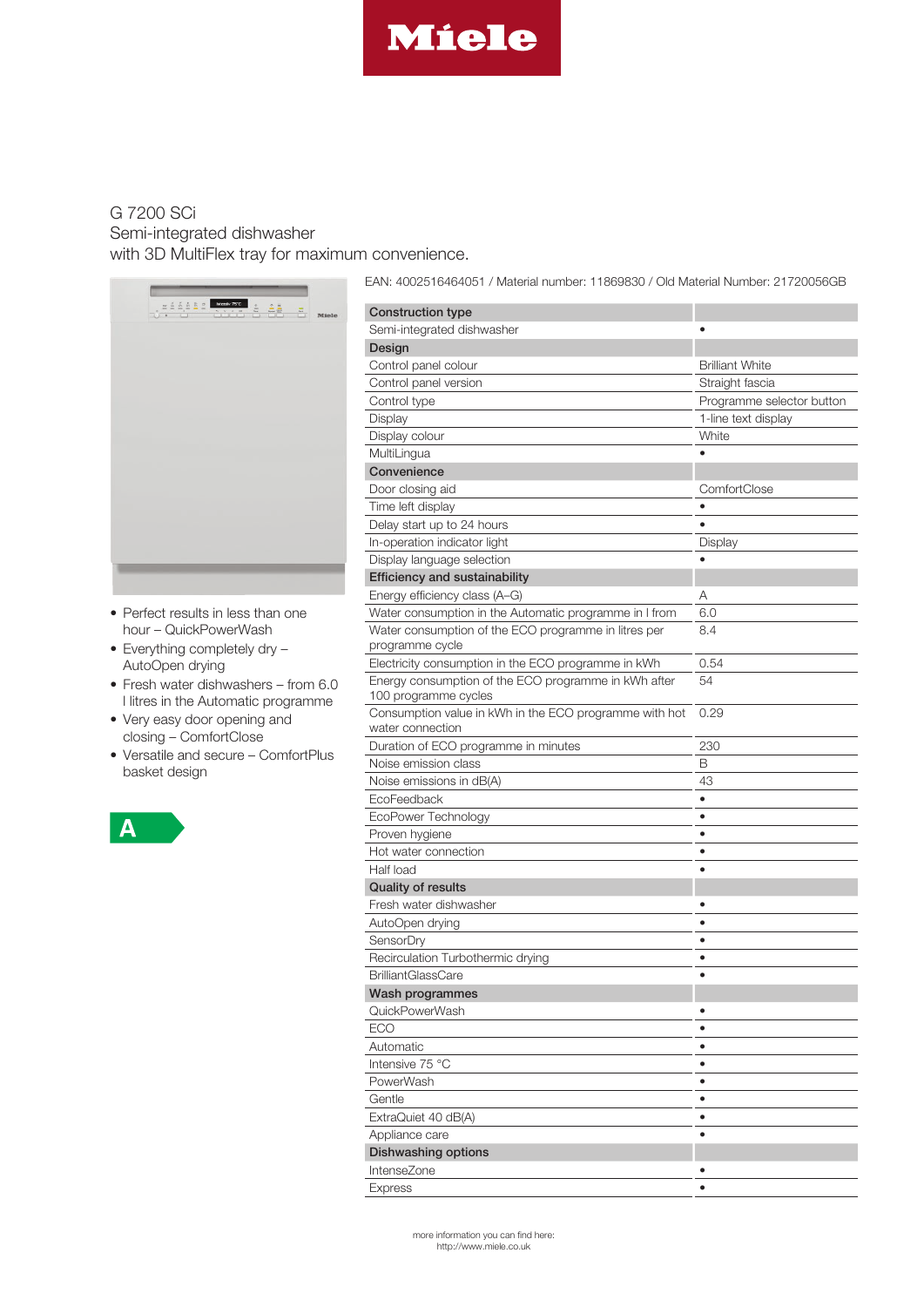

## G 7200 SCi Semi-integrated dishwasher with 3D MultiFlex tray for maximum convenience.



EAN: 4002516464051 / Material number: 11869830 / Old Material Number: 21720056GB

| Extra Clean                                 | ٠                         |
|---------------------------------------------|---------------------------|
| Extra dry                                   |                           |
| <b>Basket design</b>                        |                           |
| Cutlery loading                             | 3D MultiFlex tray         |
| FlexCare cup rack                           | 1                         |
| Basket design                               | ComfortPlus 60 cm         |
| Number of place settings                    | 14                        |
| <b>Safety</b>                               |                           |
| Waterproof system                           |                           |
| Filter indicator light                      | $\bullet$                 |
| Safety lock                                 |                           |
| <b>Technical data</b>                       |                           |
| Niche width minimal in mm                   | 600                       |
| Niche width max in mm                       | 600                       |
| Niche height minimal in mm                  | 805                       |
| Niche height maximal in mm                  | 870                       |
| Niche depth in mm                           | 570                       |
| Appliance width in mm                       | 598                       |
| Appliance height in mm                      | 805                       |
| Appliance depth in mm                       | 570                       |
| Depth with door open in cm                  | 116.5                     |
| Net weight in kg                            | 47.2                      |
| Total rated load in kW                      | 2.00                      |
| Voltage in V                                | 230                       |
| Fuse rating in A                            | 10                        |
| Number of phases                            | 1                         |
| Electrical frequency standard               | 50                        |
| Length of water inlet hose in m             | 1.50                      |
| Length of water drain hose in m             | 1.50                      |
| Length of supply lead in m                  | 1.80                      |
| Min. front panel weight in kg               | 3.0                       |
| Max. front panel weight in kg               | 10.0                      |
| [can be retrofitted by Service to min.]     | 10.0                      |
| [can be retrofitted by Service to max.]     | 20.0                      |
| Available display languages                 |                           |
| Available display languages via MultiLingua | bahasa malaysia, deutsch, |

english (AU), english (GB),

ااا ,اااااا